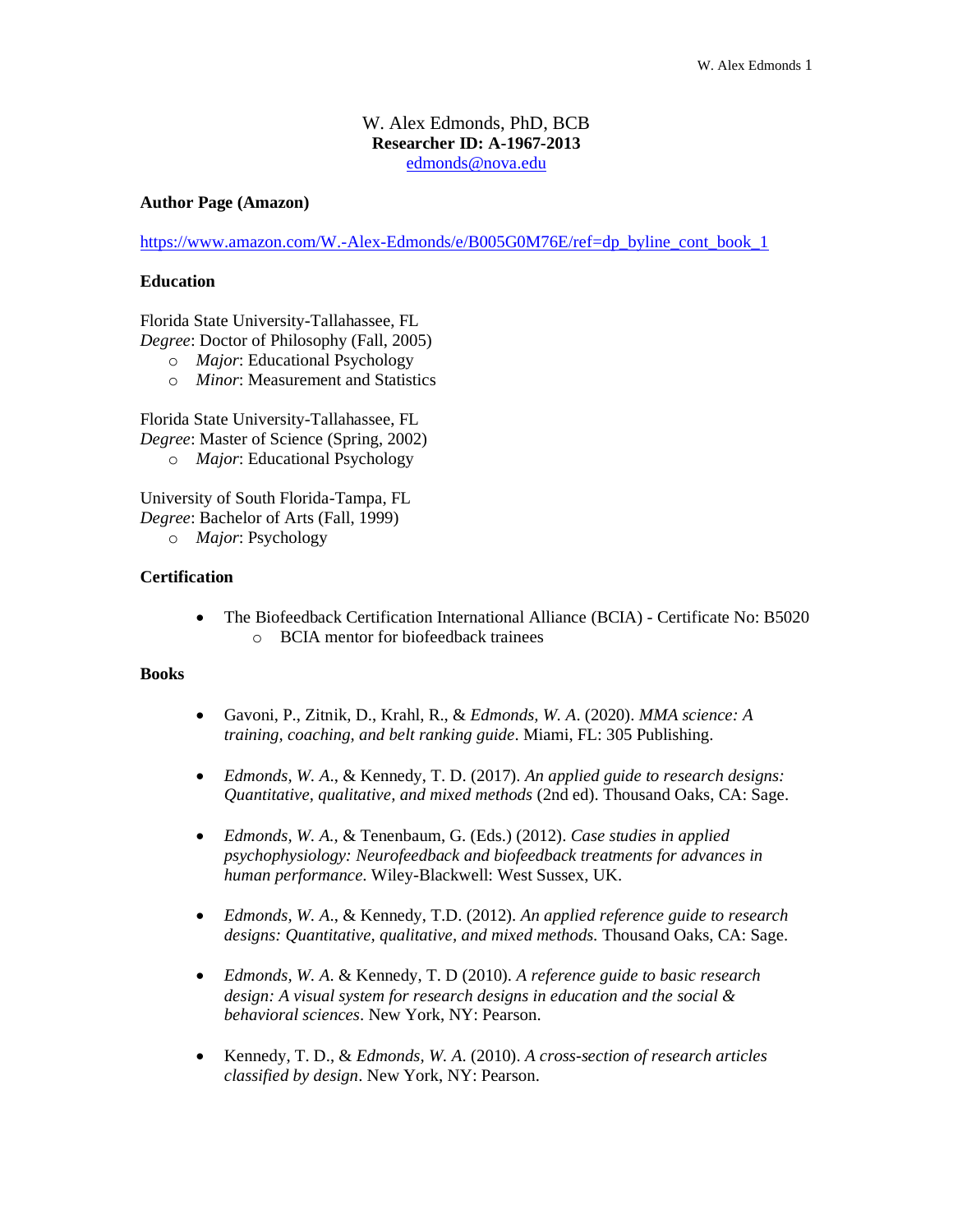#### **Book Chapters**

- *Edmonds, W. A.* (2012). The 400-meter sprinter who ran too fast! In W. A. Edmonds, & G. Tenenbaum (Eds.), *Case studies in applied psychophysiology: Neurofeedback and biofeedback treatments for advances in human performance*. West Sussex, UK: Wiley-Blackwell.
- Kennedy, T. D., & *Edmonds, W. A.* (2012). Performance anxiety, biofeedback and the pianist: Wind instrument players are not the only musicians affected by breathing. In W. A. Edmonds, & G. Tenenbaum (Eds.), *Case studies in applied psychophysiology: Neurofeedback and biofeedback treatments for advances in human performance*. West Sussex, UK: Wiley-Blackwell.
- *Edmonds, W. A*., Johnson, M. B., Tenenbaum, G., & Kamata, A. (2012). Idiosyncratic measures in sport. In G. Tenenbaum, R. C. Eklund, & A. Kamata (Eds.), *Measurement in Sport and Exercise Psychology* (pp. 81-90). Champaign, IL: Human Kinetics.

# **Peer-reviewed Journal Publications**

- Castillo, N., *Edmonds, W.A*., Allen, J., & Castro, M. (submitted for publication). Measuring the Social and Emotional Skills of Hispanic American Students in an Afterschool Karate Program. *RAMA*
- Harrington, D., Lenahan, C., Ashkar, Z., *Edmonds, W. A*., et al. (in press). Changing of indwelling urinary catheters in female ICU patients to decrease catheterassociated urinary tract infections (CAUTIs). *Clinical Nursing Research.*
- Cook, W., Kennedy, T. D., Chenail, R., Detullio, D., & *Edmonds, W. A*. (2021). Exploring the shared experiences of Yazidis who survived genocide. *Journal of Trauma & Dissociation, 1-6.* [https://doi.org/10.1080/15299732.2021.1989116](https://nam10.safelinks.protection.outlook.com/?url=https%3A%2F%2Fdoi.org%2F10.1080%2F15299732.2021.1989116&data=04%7C01%7Cedmonds%40nova.edu%7Cfc6523dd293d4757144508d994f2af8b%7C2c2b2d312e3e4df1b571fb37c042ff1b%7C1%7C0%7C637704592499703807%7CUnknown%7CTWFpbGZsb3d8eyJWIjoiMC4wLjAwMDAiLCJQIjoiV2luMzIiLCJBTiI6Ik1haWwiLCJXVCI6Mn0%3D%7C1000&sdata=md%2Fj8hUTD%2BE9vPPrXaUYl3wTu7c4vEyip%2Bkp2KFXa1I%3D&reserved=0)
- *Edmonds, W. A*., Craig, L., Christopher, R., Kennedy, T. D., & Mann, D. T. Y. (2021). Adolescent athletes and suicide: A model for treatment and prevention. *Aggression and Violent Behavior. DOI:* <https://doi.org/10.1016/j.avb.2021.101580>
- Kennedy, T. D., Flach, Y. C., Detullio, D., Millen, D. H., Englebert, N., & *Edmonds, W. A.* (2019). Exploring emotional intelligence and IQ as predictors of success of foster care alumni. *Journal of Child and Family Studies, 28*(1). https://doi.org/10.1007/s10826-019-01503-8.
- Kennedy, T. D., *Edmonds, W. A*., Millen, D. H., & Detullio, D. (2018). Exploring risk factor models of recidivism. *Youth Violence and Juvenile Justice, 17*(2), 174- 193. DOI: 10.1177/1541204018770517
- Slapak-Barski, J., & *Edmonds, W. A.* (2017). Faculty versus student perceptions of teaching presence in distance education courses: A mixed-methods study. *GSTF Digital Library*. DOI: 10.5176/2251-1814\_EeL17.29.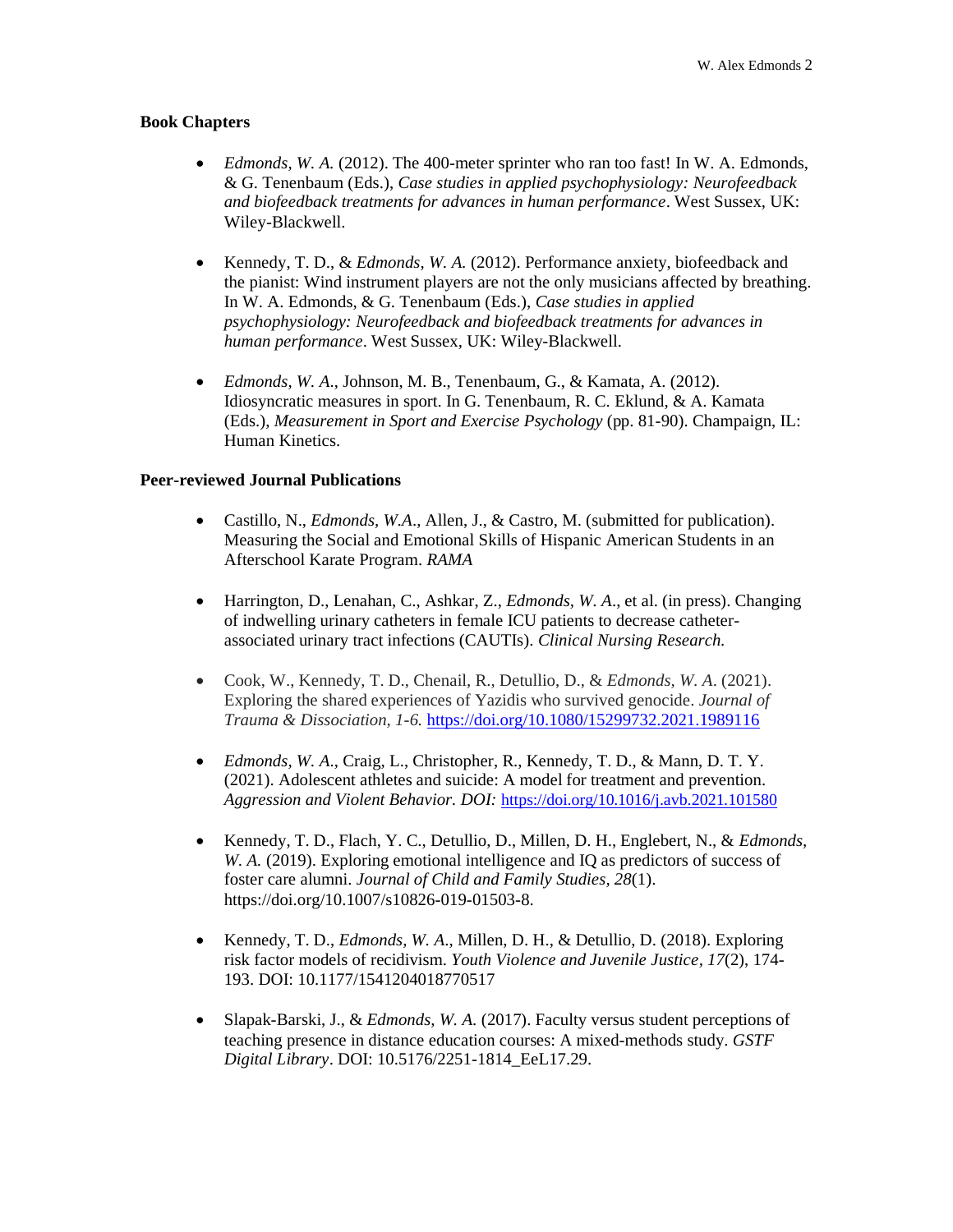- Gavoni, P., *Edmonds, W. A*., Kennedy, T. D., & Gollery, T. (2017). Data on the data: A Method for improving fidelity of office discipline referral completion. *Journal of Teacher Action Research, 3*(2), 30-44.
- Thomas, D. L., *Edmonds, W. A*., & Kennedy, T. D. (2016). Gender differences in medical students: A mixed method examination into the potential driver of referral patterns. *AMEE MedEdPublish*. DOI[: http://dx.doi.org/10.15694/mep.2016.000030](http://dx.doi.org/10.15694/mep.2016.000030)
- Thomas, D. L., Kelley, W., Thomas, J. A., Kennedy, T. D., & *Edmonds, W. A*. (2015). Who wins a lawsuit? *Corrections Today*.
- Kennedy, T. D., Burnett, K. F., & *Edmonds, W. A.* (2011). Intellectual, behavioral and personality correlates of violent vs. non-violent juvenile offenders. *Aggressive Behavior, 37,* 1-12.
- Johnson, M. B., Sacks, D. N., & *Edmonds, W. A*. (2010). Counseling athletes who use performance-enhancing drugs: A new conceptual framework linked to clinical practice. *Journal of Social, Behavioral, and Health Sciences, 4*(1), 1-29.
- Johnson, M. B., *Edmonds, W. A*., Jain, S., & Cavazos, J. (2010). Conceptualizing the systemic interplay of athlete development. *International Journal of Sport Psychology, 41*(1), 1-23.
- Kennedy, T. D., *Edmonds, W. A.*, Dann, K. T. J., & Burnett, K. F. (2010). The clinical and adaptive features of young offenders with histories of child-parent violence. *Journal of Family Violence, 25*(5), 509-520.
- *Edmonds*, *W. A*., Kennedy, T. D., Hughes, P. A., & Calzada, P. J. (2009). A singleparticipants investigation of the effects of various biofeedback-assisted breathing patterns on heart rate variability: A practitioner's approach. *Biofeedback, 37*(4), 141- 146.
- Johnson, M. B., *Edmonds, W. A*., Jain, S., & Cavazos, J. (2009). Analysis of elite swimming performances and their respective between-gender differences over time. *Journal of Quantitative Analysis in Sports, 5*(4)*.* Article 2.
- *Edmonds*, *W. A*., Tenenbaum, G., Kamata, A., & Johnson, M. B. (2009). The role of collective efficacy in adventure racing teams. *Small Group Research, 40*(2), 163-180.
- Johnson, M. B., *Edmonds*, *W. A.*, Tenenbaum, G., & Kamata, A. (2009). Determining individual affect-related performance zones (IAPZs): A tutorial. *Journal of Clinical Sports Psychology, 3,* 34-57.
- *Edmonds*, *W. A.*, Tenenbaum, G., Mann, D. T. Y., Johnson, M. B., & Kamata, A. (2008). The effect of biofeedback training on affective regulation and simulated carracing performance: A multiple case study analysis. *Journal of Sports Sciences, 26*(7), 761-773.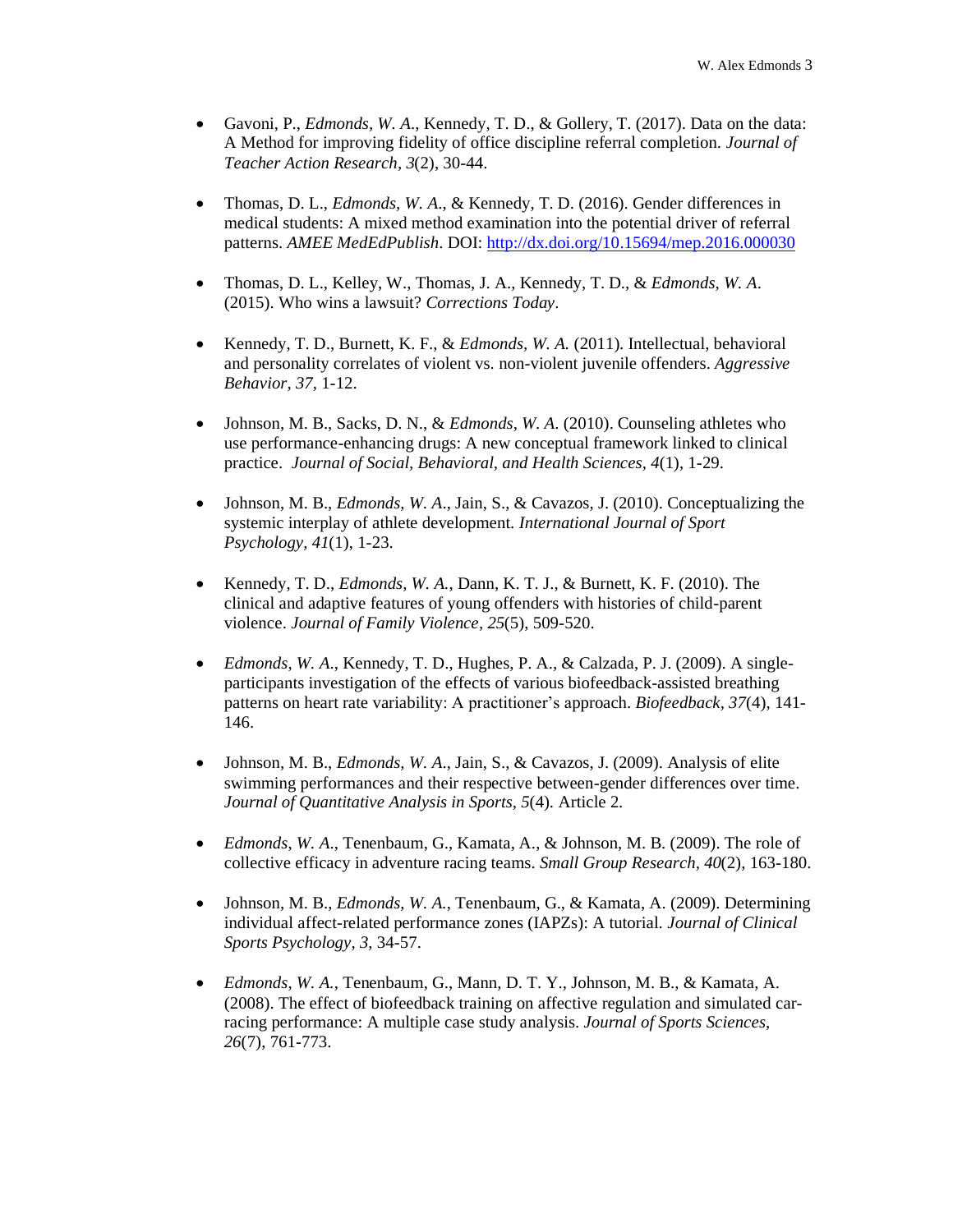- Tenenbaum, G., *Edmonds*, *W. A*., & Eccles, D. (2008). Emotions, coping strategies, and performance: A conceptual framework for defining affect-related performance zones. *Military Psychology, 20*(S.1), S11-S37.
- Johnson, M. B., Tenenbaum, G., *Edmonds*, *W. A.*, & Castillo, Y. (2008). A comparison of the developmental experiences of elite and sub-elite swimmers: similar developmental histories can lead to differences in performance level? *Sport, Education, and Society, 13*(4), 453-475.
- Johnson, M. B., Castillo, Y., Sacks, D., Cavazos, J., *Edmonds, W. A.,* & Tenenbaum, G. (2008). "Hard work beats talent until talent decides to work hard": Coaches' perspectives regarding differentiating elite and non-elite swimmers. *International Journal of Sports Science & Coaching, 3*(3), *417-430*.
- Johnson, M. B., *Edmonds, W. A.,* Moraes, L. C., Filho, E. S. M., & Tenenbaum, G. (2007). Linking affect and performance of an international level archer: Incorporating an idiosyncratic probabilistic method. *Psychology of Sport and Exercise*, *8*, 317-335.
- Johnson, M. B., *Edmonds*, *W. A.*, Tenenbaum, G., & Kamata, A. (2007). The relationship between affect and performance in competitive intercollegiate tennis: A dynamic conceptualization and application. *Journal of Clinical Sport Psychology, 1*(2), 131-146.
- *Edmonds*, *W. A*., Mann, D. T. Y., Tenenbaum, G., & Janelle, C. (2006). Analysis of affect-related performance zones: An idiographic approach using physiological and introspective data. *The Sport Psychologist, 20*(1), 40-57.
- Johnson, M. B., Tenenbaum, G., & *Edmonds*, *W. A*. (2006). Adaptation to emotionally and physically demanding conditions: The role of deliberate practice. *High Ability Studies, 17*(1), 117-136.
- *Edmonds*, *W. A*., Mann, D. T. Y., Tenenbaum, G., & Janelle, C. (2005). Determining individual affect-related performance zones using introspective and physiological data. *Journal of Sport & Exercise Psychology 27*, S58-S58.

# **Website Articles (these articles and more can be found on Facebook at MMA Fight Science)**

*Edmonds, W. A*., & Gavoni, P. (2017). Fight Science: Experts are made in the correct weight class. *[https://www.bloodyelbow.com/2017/8/7/16104790/fight-science-experts-are-made-in-the](https://www.bloodyelbow.com/2017/8/7/16104790/fight-science-experts-are-made-in-the-correct-weight-class-mma-analysis)[correct-weight-class-mma-analysis](https://www.bloodyelbow.com/2017/8/7/16104790/fight-science-experts-are-made-in-the-correct-weight-class-mma-analysis)*

*Edmonds, W. A*., & Gavoni, P. (2017). Fight Science: Experts are made. *[https://www.bloodyelbow.com/2017/6/12/15778472/fight-science-experts-are-made-mma](https://www.bloodyelbow.com/2017/6/12/15778472/fight-science-experts-are-made-mma-analysis-film-study)[analysis-film-study](https://www.bloodyelbow.com/2017/6/12/15778472/fight-science-experts-are-made-mma-analysis-film-study)*

*Edmonds, W. A*., & Gavoni, P. (2017). Fight Science: Building a fighter's confidence. *[https://www.bloodyelbow.com/2016/12/8/13850018/fight-science-building-a-fighters-confidence](https://www.bloodyelbow.com/2016/12/8/13850018/fight-science-building-a-fighters-confidence-mma-analysis)[mma-analysis](https://www.bloodyelbow.com/2016/12/8/13850018/fight-science-building-a-fighters-confidence-mma-analysis)*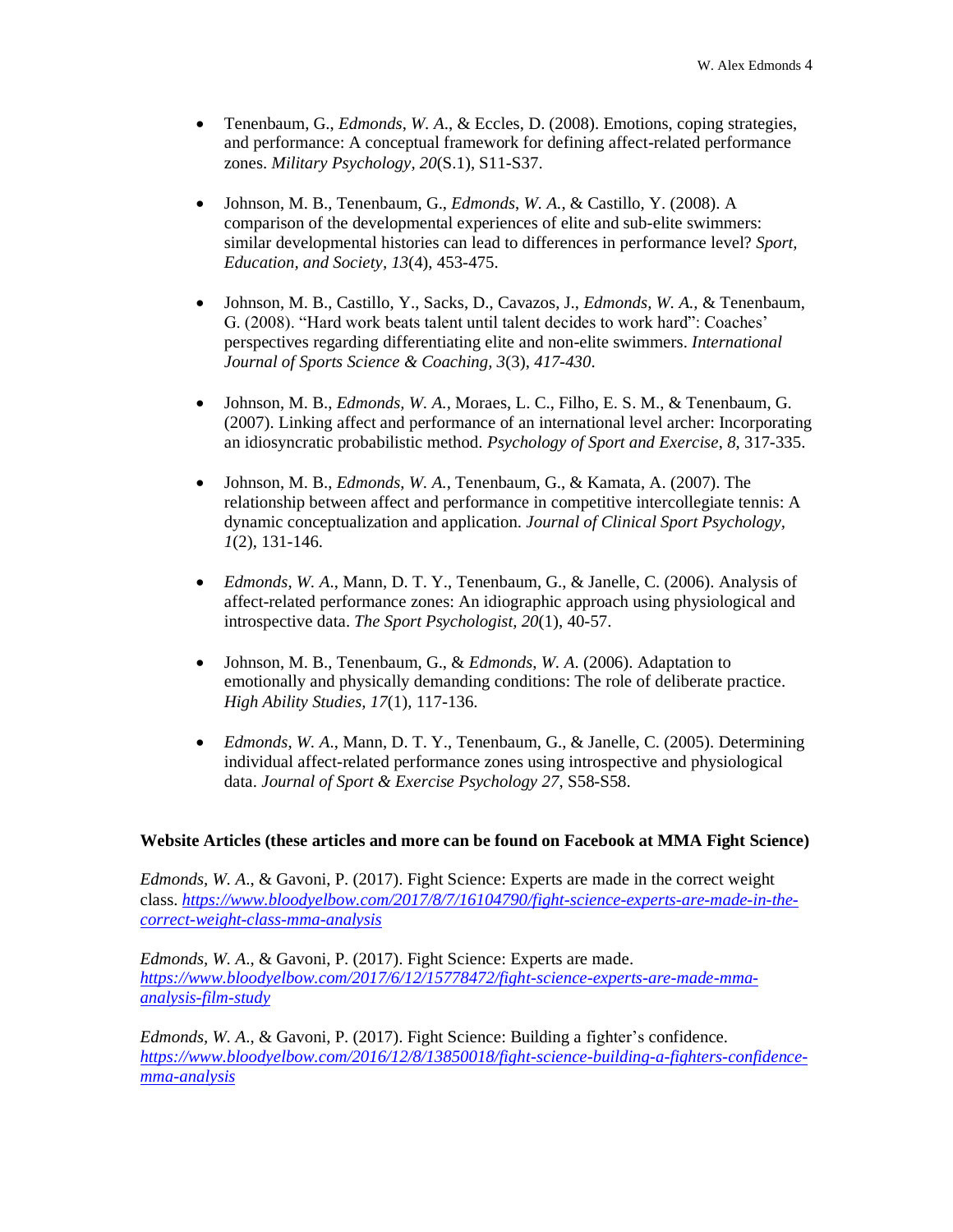*Edmonds, W. A*., & Gavoni, P. (2016). The Psychology of Weight Cutting and its Impact on Training Camp. [http://www.scifighting.com/2015/09/28/40348/the-psychology-of-weight](http://www.scifighting.com/2015/09/28/40348/the-psychology-of-weight-cutting-and-its-impact-on-training-camp/)[cutting-and-its-impact-on-training-camp/](http://www.scifighting.com/2015/09/28/40348/the-psychology-of-weight-cutting-and-its-impact-on-training-camp/)

Gavoni, P., & *Edmonds, W. A*. (2014). Fight Psychology: I cud'a been a contenda. <http://www.scifighting.com/fight-psychology-cuda-contenda/>

Gavoni, P., & *Edmonds, W. A*. (2014). Fight Psychology: I cud'a been a contenda Part 2: Skills from training to the fight.

[http://www.scifighting.com/2014/06/03/29922/cud-contenda-part-2-generalization-skills-training](http://www.scifighting.com/2014/06/03/29922/cud-contenda-part-2-generalization-skills-training-fight/)[fight/](http://www.scifighting.com/2014/06/03/29922/cud-contenda-part-2-generalization-skills-training-fight/)

# **Podcasts**

*Edmonds, W. A.* (2020). Episode #3: Dr. Alex Edmonds - Empathy, Police Training, and Challenging Standardized Testing. *Adapting to a Changing World Podcast*. [https://www.buzzsprout.com/1205897/4549601-episode-3-psychologist-dr-alex-edmonds](https://www.buzzsprout.com/1205897/4549601-episode-3-psychologist-dr-alex-edmonds-empathy-police-training-and-challenging-standardized-testing)[empathy-police-training-and-challenging-standardized-testing](https://www.buzzsprout.com/1205897/4549601-episode-3-psychologist-dr-alex-edmonds-empathy-police-training-and-challenging-standardized-testing)

# **Grant Writing and Program Evaluation**

- U.S. Department of Health and Human Services, Substance Abuse and Mental Health Services Administration (SAMHSA). *St. Luke's Addiction and Recovery Center, Miami, FL.*
	- o Development of Comprehensive Drug/Alcohol and Mental Health Treatment Systems for Persons Who are Targeted at-risk and HIV-infected – procured \$445,510 annually for 5 years
- U.S. Department of Health and Human Services. Administration for Children & Families. *Catholic Charities of the Archdiocese of Miami, Inc, Miami, FL.*
	- o Head Start Program procured \$5.6 million total for 5 Years
	- o Early Head Start Program procured \$529,855 annually for 5 years
- Department of Children and Families. Brief Intervention and Treatment for Elders (BRITE). *Catholic Charities of the Archdiocese of Miami, Inc, Miami, FL.*
	- o Brief Intervention and Treatment for Elders procured \$253,000 annually for 5 years
- *Edmonds*, *W. A*., & Kennedy, T. D. (2010 2015). Program evaluators for the Healthy and Free Project: Development of Comprehensive Drug/Alcohol and Mental Health Treatment Systems for Persons Who are Targeted at-risk and HIV-infected. *SAMHSA*.
- Kennedy, T. D., & *Edmonds, W. A.* (2009). Exploring Factors Related to Emotional Intelligence and Foster Care Recipients in Relation to Real-World "Success." *Nova Southeastern University.* Quality of Life Grant. Award: \$10,000.
- *Edmonds*, *W. A*. (2008). A single-subject investigation of the effects of various biofeedback-assisted breathing patterns on heart rate variability: A practitioner's approach. *Nova Southeastern University.* Award: \$10,000.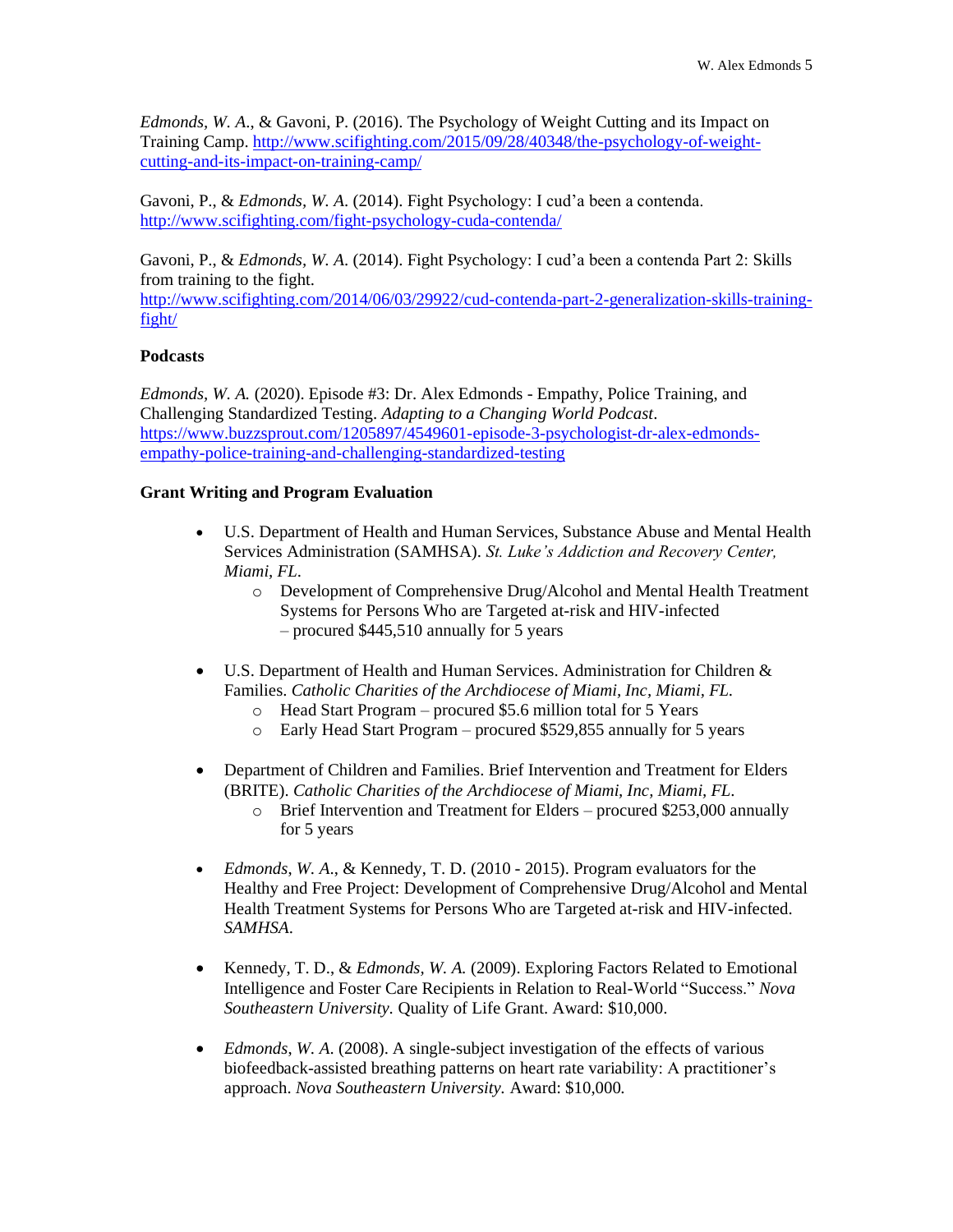• *Edmonds*, *W. A*. (2008). The effects of resonance frequency biofeedback training on blood glucose,  $HbA_{1C}$ , and psychosocial indicators in patients with Type 2 diabetes. *Nova Southeastern University.* Award: \$10,000.

## **Articles and Books in Preparation for Publication**

- *Edmonds, W. A*., & Kennedy, T. D. (in preparation). Mixed Methods in Clinical Research: Experimental and Observational Approaches. *Sage*
- Spivey, R. L., & *Edmonds, W. A*. (in preparation). An Examination of the Relationship Between Operational and Organizational Stressors and Performance in Police Officers. *Journal of Police and Criminal Psychology*.
- *Edmonds, W. A*. & Gavoni, P. (in preparation). When Sh!t Goes Wrong: The Mental and Physical Strategies Elite MMA Fighters Use to Deal with In-fight Adversity.
- Lenehan, C. M., Gauthier, D. M., & *Edmonds, W. A.* (in preparation). Exploratory study of the gender wage gap in the nursing profession. *Journal of Nurse Practitioners*.
- *Edmonds, W. A*. & Mann, D. T. Y. (in preparation). Analysis of the relationship between autonomic functioning and golf-putting performance in expert golfers.
- *Edmonds*, *W. A*., & Sheehan, C. (in preparation). The Effects of Resonance Frequency Biofeedback Training on Blood Glucose, HbA<sub>1C</sub>, and Psychosocial Indicators in Patients with Type 2 Diabetes.
- Dao, T., Tan, G., *Edmonds, W. A.*, & DeBakery, M. E. The Effects of Resonance Frequency Biofeedback Training on the Self-Regulatory Strategies of Patients Diagnosed with Borderline Personality Disorder. *Veterans Affair Medical Center.* Article in Preparation.

## **Presentations**

- Johnson, M. B., *Edmonds, W. A*., Jain, S., & Cavazos, J. (2010). *Analysis of elite swimming performances and their respective between-gender differences over time*. Presented at the annual conference of the American Psychological Association (Division 47), San Diego, CA.
- Johnson, M. B*., Edmonds, W. A.,* Jain, S., & Cavazos, J. (2008). *Conceptualizing the systemic interplay of athlete development.* Presented at the meeting of the Association for Applied Sport Psychology, St. Louis, MO.
- Johnson, M. B., *Edmonds, W. A.,* Jain, S., & Cavazos, J. (2008). *Genetics as a factor in elite athletic development and performance.* Presented at the meeting of the Association for Applied Sport Psychology, St. Louis, MO.
- Johnson, M., & *Edmonds, W. A.* (2007). *Determining Individual Affect-related Performance Zones: A Tutorial.* Presented at the annual conference of the American Psychological Association (Division 47), San Francisco, CA.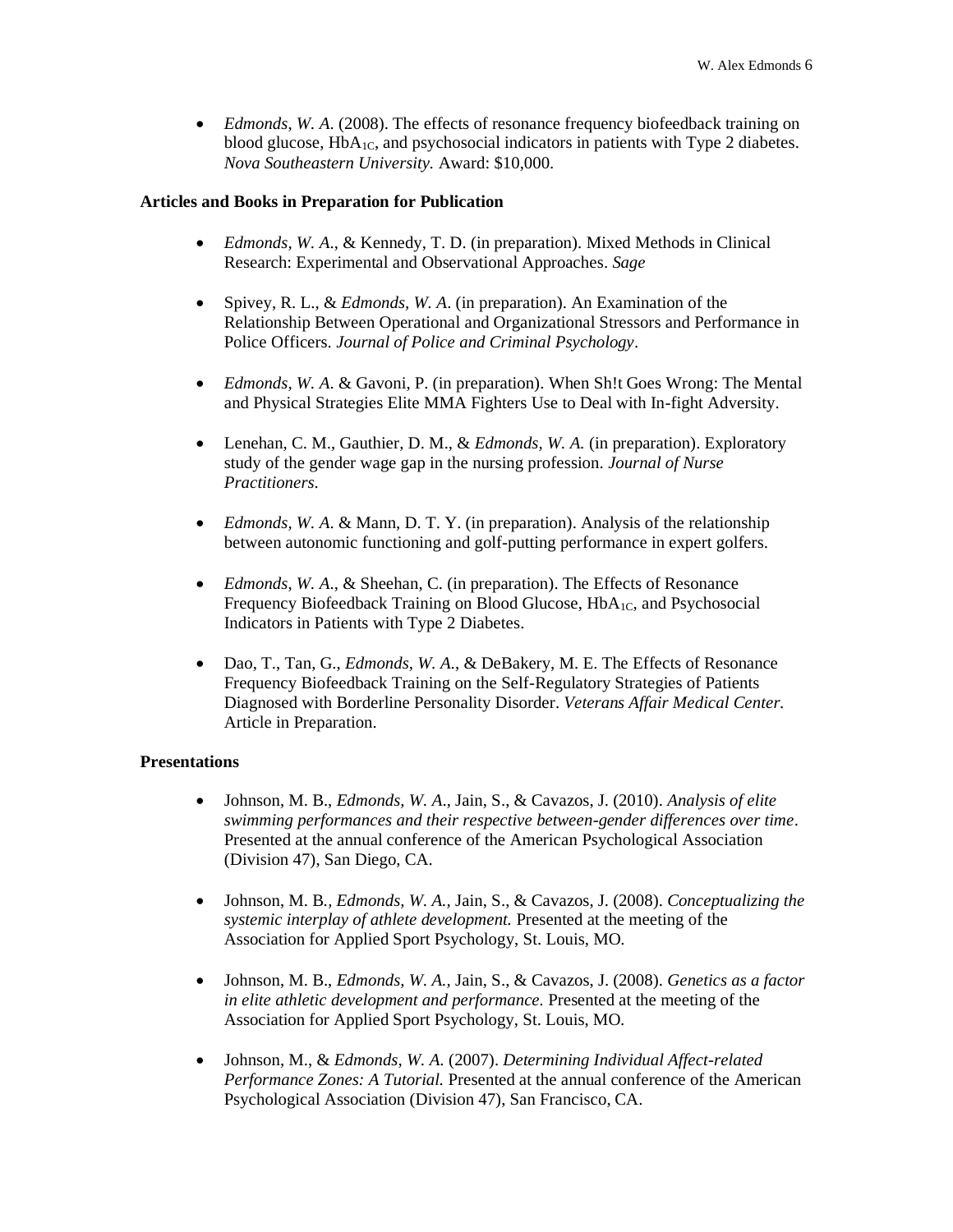- *Edmonds, W. A.* (2006). *The Effect of Mental Training with Biofeedback on Entering Optimal Affect-related Performance Zones.* Presented at the annual conference of the Association for the Advancement of Applied Sport Psychology, Miami, FL.
- *Edmonds, W. A*. (2006). *The Effect of Mental Training with Biofeedback on Entering Optimal Affect-related Performance Zones.* Presented at the annual conference of the American Psychological Association (Division 47), New Orleans, LA.
- *Edmonds, W. A.* (2005). *New Approaches in the Study and Application of Attaining and Sustaining Expertise.* Presented at the annual conference of the Association for the Advancement of Applied Sport Psychology, Vancouver, CA.
- *Edmonds, W. A.,* Mann, D. T. Y, Tenenbaum, & G., Janelle, C. (June, 2005). *Analysis of Affect-related Performance Zones: An Idiographic Approach using Physiological and Introspective Data.* Presented at the annual conference of the North American Society of Psychology for Sport and Physical Activity, St. Petersburg, FL.
- Derek T.Y. Mann, *W. Alex Edmonds*, Rob T. Barnes, Melanie B. Mousseau, & Christopher M. Janelle (Fall, 2004). *Arousal, Self-Efficacy, and Performance: A Prospective Analysis of Competitive Marksmen.* Presented at the annual conference of the Association for the Advancement of Applied Sport Psychology, Minnesota, MI.
- Melanie B. Mousseau, Derek T. Y. Mann, *W. Alex Edmonds,* & Christopher M. Janelle. (Summer, 2004). *The perception, recognition, and manifestation of cognitive fatigue in a simulated racing task.* Presented at the annual conference of the Association for the Advancement of Applied Sport Psychology, Minnesota, MN.
- *Edmonds, W. A.* (2003). *Cognitions and Emotions during Intercollegiate Tennis Matches*. Presented at the annual conference of the Association for the Advancement of Applied Sport Psychology, Pennsylvania, PA.
- *Edmonds, W. A*., & Ormsby, P. (2001). *A Good Theory is the Most Practical Tool in Sport Psychology: A Series of Applied Simulations*. Presented at the annual conference of the Association for the Advancement of Applied Sport Psychology, Orlando, FL.
- Guest lecturer (2001-present). Discuss and demonstrate operations using biofeedback technology in Stress and Motor Performance class and Sport Psychology Seminars to graduate students at the Florida State University.

## **Peer Reviewer (selected books)**

- Stufflebeam, D. L., & Shinkfield, A. J. (2007). *Evaluation theory, models, and applications*. Jossey-Bass: Boston, MA.
	- o Stufflebeam, D. L. (2012). CIPP Checklist.
- Yin, R. K. (2013). *Applications of case study research.* Thousand Oaks, CA: Sage.
- Huck, S. W. (2011). *Reading statistics and research.* Boston, MA: Addison-Wesley.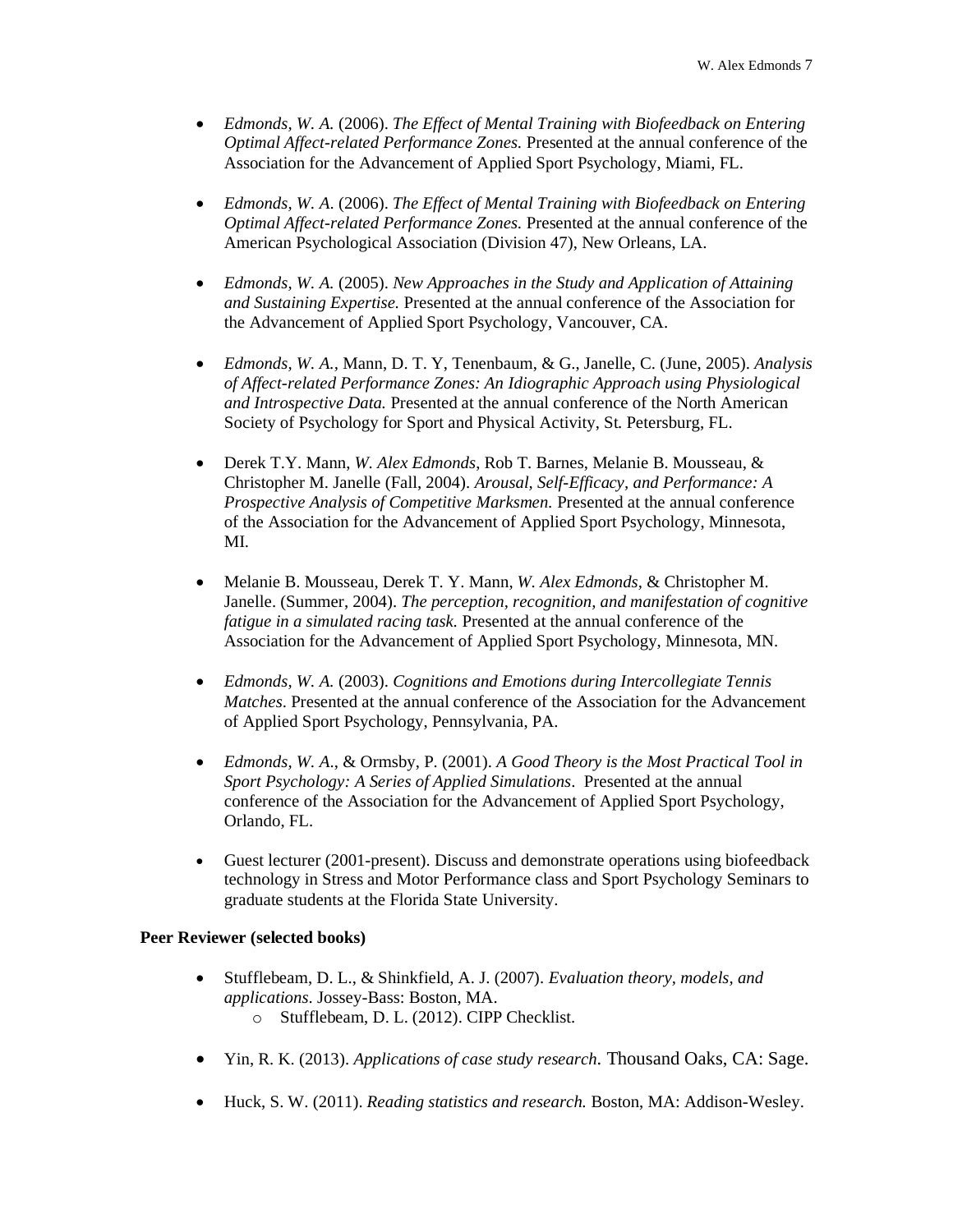• Goldfinger, K., & Pomerantz, A. M. (2009). *Psychological assessment and report writing*. Thousand Oaks, CA: Sage.

# **Teaching Experience**

*Research Design, Program Evaluation, The Nature of Knowing* 

*Curriculum and Assessment* (Winter 2015 – present) College of Education. Nova Southeastern University

*Test and Measures* (Fall 2013 – Present). Health Professions Division. Nova Southeastern University

*Biostatistics* (Fall 2012 – Present). Health Professions Division. Nova Southeastern University

*Mixed Methods* (Winter 2010 - Present). College of Education. Nova Southeastern University

*Methods of Inquiry* (Summer, 2006 - Present). Nova Southeastern University

*Statistical Methods* (Winter, 2006 - Present). Nova Southeastern University

*Classroom Assessment* (Spring, 2003 - Spring 2005) Florida State University-Tallahassee, FL (Spring, Fall, and Summer terms). Supervisor: Albert Oosterhof, PhD.

> • Delivered lessons to prepare prospective elementary and secondary education students in activities such as grading, test construction, the evaluation of test scores and issues related to validity and reliability. *Blackboard* was used as a supplement to class.

*Sport Psychology* (Spring, 2004 - Spring 2005) Florida State University – Tallahassee,  $FL$ 

> • Delivered lesson plans to university students and student-athletes covering topics in the field of sport psychology (e.g., goal-setting, leadership, self-regulation etc).

*Introduction to Career Development* (Summer, 2002). Florida State University-Tallahassee, FL

> • Delivered a teaching curriculum including lectures on Skills Identification, Metacognitions, Goal Setting, and Decision-Making.

### **Applied Psychology Experience**

Psychological and Educational Consultant (January 2007 - Present)

Experience with selected assessment tools but not limited to the following table: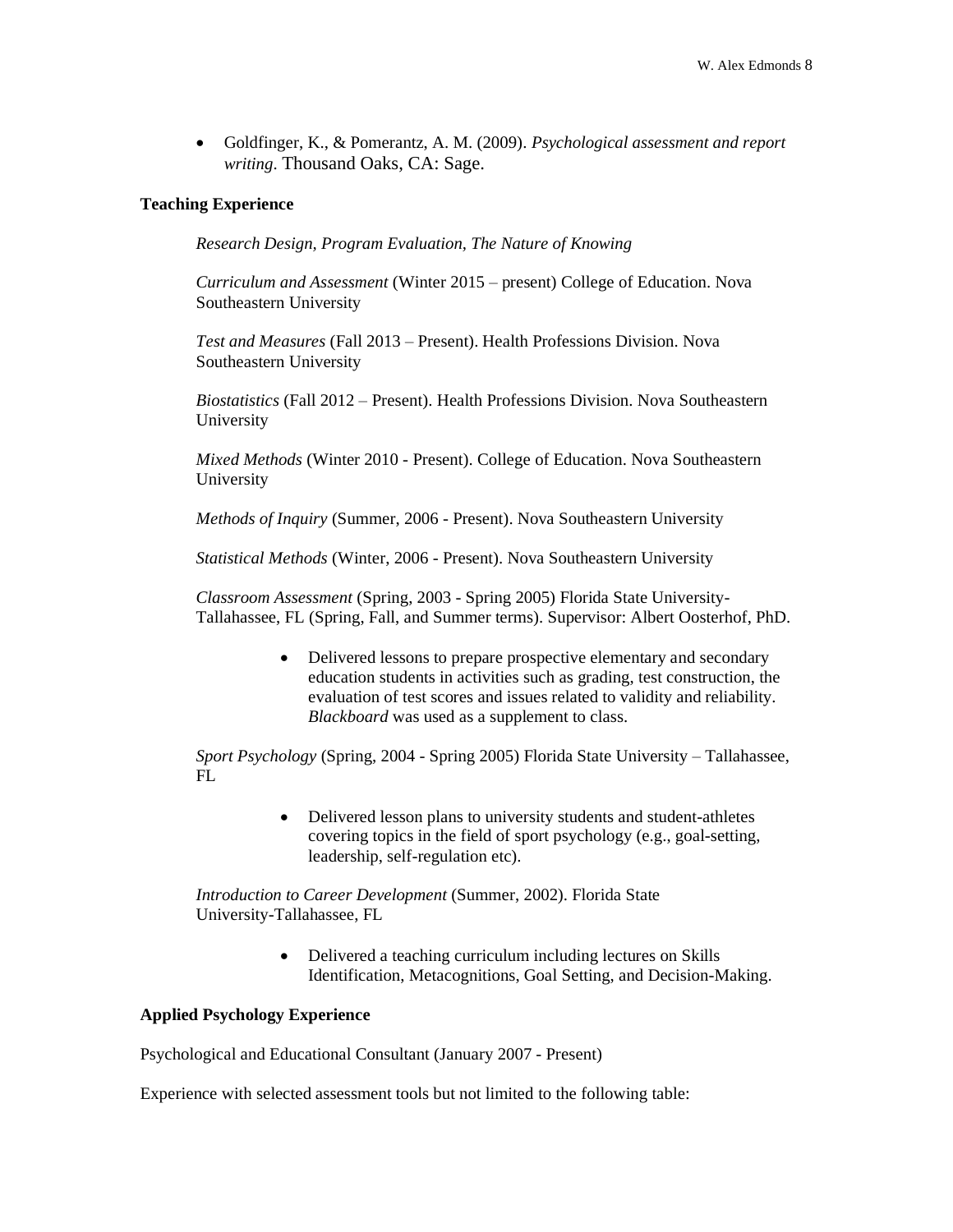| Psychophysiological    | <b>Biofeedback Systems</b> |
|------------------------|----------------------------|
| Electrocardiogram      | Nexus-4 and 10             |
| Electrodermal          | ProComp Infiniti           |
| Electromyography       | <b>BioPac</b>              |
| Temperature            | BioHarness 3 - Zephyr      |
| Respiration            |                            |
| Electroencephalography |                            |

Florida State University-Applied Sport Psychology (FSU-ASP) Coordinator (Fall, 2001 - Spring, 2005).

- Designed and organized FSU-ASP with assistance from Dr. Gershon Tenenbaum and the assistant athletic director, Pam Overton.
- Created *FSU-ASP Student Guidelines and Requirements Manual* and the *FSU-ASP Coach's Manual*.

Track and Field Team Internship (Fall, 2001 - Spring, 2002). Florida State University. Tallahassee, FL. Supervisor: Gershon Tenenbaum, PhD.

> • Provided sport psychology services for individual athletes on the Florida State track and field team. Services included mental skills training for performance enhancement.

Biofeedback and Asperger's (2004 - 2005). Administered biofeedback to a child diagnosed with Asperger's in a clinical setting for approximately one year. Goals were to improve self-regulatory strategies and monitor behavioral progress in the classroom. Supervisor: D. Francis Kelly, PhD.

Honors Thesis (Spring 1998 - Fall, 1999). Determining the effects of exercise on state and trait anxiety. Supervisors: Paul E. Spector, PhD and Charles D. Spielberger, PhD. Undergraduate field research report. *University of South Florida*.

## **Biofeedback Training, Workshops and Professional Development**

2020-10 Clinical Update Webinar - Sleep: What We Know and How We Can Help. Facilitator: Fred Shaffer, PhD, BCB, BCB-HRV

2019-04 Clinical Update Webinar - Combining HRV Biofeedback with ACT Exposure Therapy in the Treatment of Trauma Symptoms. Facilitator: Richard Gevirtz, PhD, BCB

Biofeedback Federation of Europe (BFE: 2018). Surface Electromyography (SEMG): What is it and how can it help your clients?" Infra-slow Fluctuation Training for Autism Spectrum Disorder (2017). Facilitators: Mark L. Smith, LCSW, BCN, QEEGT

Concussion hits hard: Interventions for post-concussion syndrome based on multi-modal assessment (2015). Facilitators: Lynda Thompson, PhD and Michael Thompson, MD.